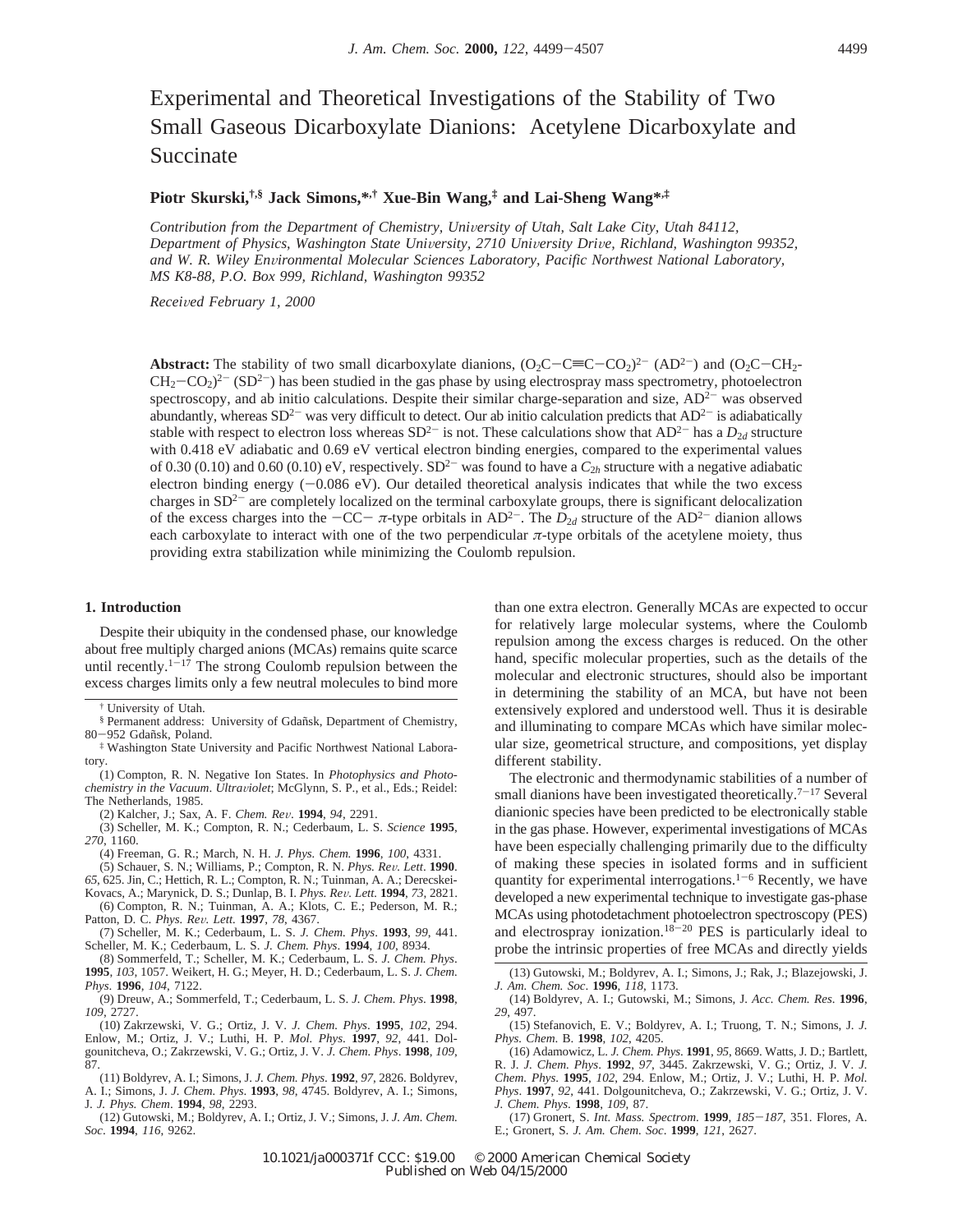information about their electronic stability, intramolecular Coulomb repulsion, and solvation effects. This technique is particularly sensitive and powerful to allow a broad range of MCAs that exist in solution to be interrogated for the first time in the gas phase. $19-30$ 

One particularly important class of dianions is the organic dicarboxylates, which exist in aqueous solutions as a result of dissociation of the parent organic diacids. These species are quite interesting in that their excess charges are localized on the carboxylate groups, allowing the electrostatic interactions to be understood straightforwardly. We have investigated, using PES, the stability and intramolecular Coulomb repulsion in a series of such dianions with saturated carbon backbones,  $-O_2C (CH_2)_n$ – $CO_2^-$  ( $n = 3-10$ ).<sup>21–24</sup> However, we failed to obtain the PFS spectrum of the diappon with  $n = 2$  (succinate) owing the PES spectrum of the dianion with  $n = 2$  (succinate) owing to difficulties in observing this species using our electrospray source.<sup>22</sup> We rationalized qualitatively that the strong Coulomb repulsion in this small molecular dianion makes it unstable or short-lived in the gas phase, although it had been observed previously in a collisionally induced "ion pair" formation process.31 However, its absolute electronic or thermodynamic stability in the gas phase remained unknown. Surprisingly, we were able to observe abundantly a dianion, acetylene dicarboxylate (AD<sup>2-</sup>),  $\overline{O_2C} - \overline{C} = \overline{C} - \overline{CO_2}$ <br>as the succinate dianion (SD<sup>2-</sup>)  $\overline{O}$ boxylate  $(AD<sup>2</sup>), -O<sub>2</sub>C-C \equiv C - CO<sub>2</sub>$ , which has a similar size as the succinate dianion  $(SD^{2-})$ ,  $\neg Q_2C-\text{CH}_2\text{CH}_2-\text{CO}_2$ , that was extremely difficult to detect. Although the  $C \equiv C$  triple bond was extremely difficult to detect. Although the  $C\equiv C$  triple bond may allow charge delocalization, we did not expect this to be necessarily favorable in the dianion because charge delocalization can lead to *enhanced* Coulomb repulsion between the two electrons on the  $-CO<sub>2</sub>$  termini. So the question we wanted to address is what determines the electronic stabilities of these two address is what determines the electronic stabilities of these two dianions and what accounts for their different stabilities?

In this article, we present a detailed ab initio study on these two small dianions and compare the theoretical results with experimental observations. We obtained the PES spectra of  $AD^{2-}$  at three photon energies, 355, 266, and 193 nm.  $AD^{2-}$ was determined to be electronically stable with a 0.30 (0.10) eV adiabatic electron binding energy and a 0.60 (0.10) eV vertical electron binding energy. Numerous photodetachment features, due to excited states of the AD<sup>-</sup> monoanion, were also observed. Our ab initio study indicates indeed that  $AD^{2-}$  is adiabatically stable with respect to electron loss whereas  $SD<sup>2</sup>$ is not. Detachment channels from  $AD^{2-}$  to various states of AD- were calculated and compared to the experimental observations. We found that  $AD^{2-}$  has a  $D_{2d}$  structure, in which

- (22) Wang, L. S.; Ding, C. F.; Wang, X. B.; Nicholas, J. B. *Phys. Re*V*. Lett*. **1998**, *81*, 2667.
- (23) Ding, C. F.; Wang, X. B.; Wang, L. S. *J. Phys*. *Chem*. A **1998**, *102*, 8633.
- (24) Wang, X. B.; Ding, C. F.; Wang, L. S. *Chem. Phys. Lett*. **1999**, *307*, 391.
- (25) Ding, C. F.; Wang, X. B.; Wang, L. S. *J. Chem. Phys*. **1999**, *110*, 3635. Wang, X. B.; Ding, C. F.; Nicholas, J. B.; Dixon, D. A.; Wang, L. S. *J. Phys. Chem*. A **1999**, *103*, 3423.
- (26) Wang, X. B.; Wang, L. S. *J. Chem. Phys*. **1999**, *111*, 4497.

(27) Wang, X. B.; Wang, L. S. *Nature* **1999**, *400*, 245. Wang, X. B.; Ferris, K.; Wang, L. S. *J. Phys. Chem*. A **2000**, *104*, 25.

(28) Wang, X. B.; Wang, L. S. *Phys. Re*V*. Lett*. **<sup>1999</sup>**, *<sup>83</sup>*, 3402.

(29) Wang, X. B.; Wang, L. S. *J. Am. Chem. Soc*. **2000**, *122*, 2096, 2339.

(30) Wang, X. B.; Wang, L. S. *J. Phys. Chem. A*. **2000**, *104*, in press. (31) Maas, W. P. M.; Nibbering, N. M. M. *Int. J. Mass Spectrom. Ion Processes* **1989**, *88*, 257.

the two  $-CO_2$ <sup>-</sup> groups are perpendicular to each other. This structure allows the negative charge on each terminal carboxystructure allows the negative charge on each terminal carboxylate group to partially delocalize to each of the two perpendicular  $\pi$ -type orbitals of the C $\equiv$ C triple bond, thereby giving a slight enhancement of electronic stability, even though the Coulomb repulsion may be slightly increased by such delocalization. In contrast, we found that  $SD^{2-}$  has a  $C_{2h}$  structure with the two charges completely localized on the terminal  $-CO_2$ <sup>-</sup> groups<br>because delocalization is not possible in this species. We because delocalization is not possible in this species. We therefore conclude that delocalization into the  $-CC-\pi$ -type orbitals provides the extra electronic stability for  $AD^{2-}$  relative to  $SD^{2-}$ .

# **2. Experimental Methods**

The experiments were carried out with a photodetachment spectroscopy facility that involves a magnetic-bottle time-of-flight photoelectron analyzer and an electrospray ion source. Details of the apparatus have been published previously<sup>18</sup> and only a brief description is given here. To produce the desired dianions, we used a  $5 \times 10^{-4}$  molar solution of the corresponding diacids (acetylene dicarboxylic acid, HOOC- $C=$ C $-$ COOH and succinic acid, HOOC $-$ CH<sub>2</sub>CH<sub>2</sub> $-$ COOH) under a basic condition (by adding NaOH) in a water/methanol mixed solvent (10/90 volume ratio). Each solution was sprayed through a 0.01-mm diameter syringe needle at ambient atmosphere and at a high voltage bias of  $-2.2$  kV, producing highly charged liquid droplets, which were fed into a desolvation capillary. Negatively charged molecular ions emerging from the desolvation capillary were guided by a radio frequency-only quadrupole ion guide into a 3-D quadrupole ion trap, where the ions were accumulated for 0.1 s before being pushed into the extraction zone of a time-of-flight mass spectrometer. The major anions from the acetylene dicarboxylic acid solution were the totally deprotonated AD<sup>2-</sup> dianion and its monoprotonated anion, HOOC- $C\equiv C-COO^{-}$ . For the succinic acid solution, we were only able to observe abundantly the monoprotonated species,  $HOOC-CH_2CH_2-$ COO<sup>-</sup>. The desired totally deprotonated dianion  $(SD<sup>2</sup>)$  was very difficult to observe. It was present only with extremely weak abundance, and hence we were not able to obtain its PES spectrum.

In the PES experiment, the  $AD^{2-}$  dianions were mass selected and decelerated before being intercepted by a laser beam in the detachment zone of the magnetic-bottle photoelectron analyzer. Both an Nd:YAG laser (355 and 266 nm) and an excimer laser (193 nm) were used for photodetachment. Photoelectron time-of-flight spectra were collected at nearly 100% efficiency by the magnetic bottle and then converted to kinetic energy spectra, calibrated by the known spectra of  $I^-$  and O-. The binding energy spectra were obtained by subtracting the kinetic energy spectra from the photon energy. The electron kinetic energy resolution was  $\Delta E/E \sim 2\%$ , i.e., 20 meV for 1 eV electrons.

#### **3. Theoretical Methods**

The equilibrium geometries of the neutral and anionic species were optimized and their harmonic vibrational frequencies calculated at the second-order Møller-Plesset (MP2) perturbation theory level. In all calculations, the values of  $\langle S^2 \rangle$  never exceeded 2.03 for triplets and 0.78 for doublet states, so we are confident that spin-contamination effects were not serious. The electronic stabilities of the anions in their ground states were calculated using a supermolecular approach (i.e., by subtracting the energies of the  $(n + 1)$ -electron species from those of the *n*-electron systems). This approach requires the use of sizeextensive methods, so we employed Møller-Plesset perturbation theory up to fourth order as well as the coupled-cluster method with single, double, and noniterative triple excitations  $(CCSD(T))$ .<sup>32,33</sup> In addition, the electron binding energies were analyzed within the perturbation framework, which generates Koopmans' theorem (KT),<sup>34</sup> SCF-differ-

<sup>(18)</sup> Wang, L. S.; Ding, C. F.; Wang, X. B.; Barlow, S. E. *Re*V*. Sci. Instrum*. **1999**, *70*, 1957.

<sup>(19)</sup> Wang, L. S. *Comments At. Mol. Phys*. **2000**, in press.

<sup>(20)</sup> Wang, L. S.; Wang, X. B. *J. Phys. Chem*. A **2000**, *104*, 1978.

<sup>(21)</sup> Wang, X. B.; Ding, C. F.; Wang, L. S. *Phys. Re*V*. Lett*. **<sup>1998</sup>**, *<sup>81</sup>*, 3351.

<sup>(32)</sup> Bartlett, R. J.; Stanton, J. F. In *Reviews in Computational Chemistry*; Lipkowitz, K. B., Boyd, D. B., Eds.; VCH Publishers: New York, 1994; Vol. V.

<sup>(33)</sup> Taylor, P. R. In *Lecture Notes in Quantum Chemistry II*; Roos, B. O., Ed.; Springer-Verlag: Berlin, 1994.

<sup>(34)</sup> Koopmans, T. *Physica (Amsterdam)* **1934**, *1*, 104.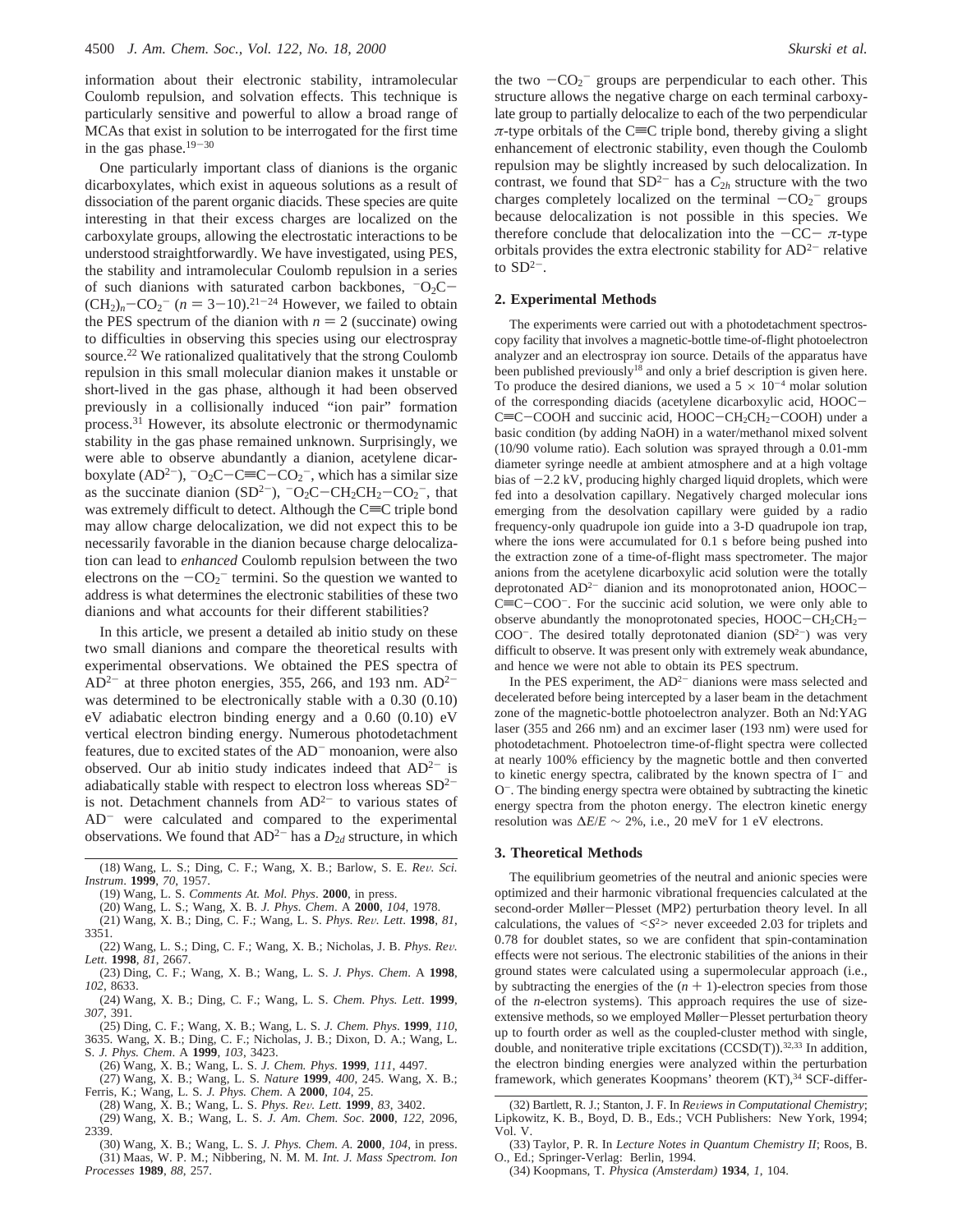ence (∆SCF), Møller-Plesset difference (MP*n*), and coupled-cluster difference values of the binding energies. For studying the bound excited states of the AD<sup>-</sup> monoanion, we also used the restricted outer valence Green's function (OVGF) method<sup>35-37</sup> followed by CCSD(T) estimations. All calculations were performed with the GAUSSIAN 98 program38 on 500-MHz dual processor Intel Pentium III computers and on an SGI Origin2000 numerical server. The three-dimensional plots of molecular orbitals were generated with the MOLDEN program.39

The choice of the atomic orbital basis sets used to describe the neutral molecules and the excess bound electrons is very important for reproducing the correct value of electron binding energies. The basis sets must be flexible enough to describe the static charge distribution of the neutral molecular host and to allow for polarization and dispersion stabilization of the anions upon electron attachment. On the basis of extensive earlier experience on anions and dianions, we decided to use the aug-cc-pVDZ basis set<sup>40</sup> for optimizing the geometries and calculating vibrational frequencies and to employ the aug-ccpVDZ+2s2p basis (supplemented with diffuse functions) for calculating electron binding energies. The addition of extra diffuse functions with low exponents was necessary especially to describe more properly the dianions' pair of excess electrons. In particular, we supplemented the aug-cc-pVDZ basis set with extra even-tempered $41$  two-term s and twoterm p sets of diffuse functions centered on both C atoms in the  $CO<sub>2</sub>$ groups. The extra diffuse s and p functions do not share exponent values and the geometric progression ratio was equal to  $3.2$ ,<sup>42</sup> and for every symmetry, we started to build up the exponents from the lowest exponent included in the aug-cc-pVDZ basis set designed for carbon. As a consequence, we achieved lowest exponents of  $4.580078 \times 10^{-5}$ and 3.946289  $\times$  10<sup>-5</sup> au for s and p symmetry, respectively. Finally, the atomic partial charges calculated in this work were fit to the electrostatic potential (ep) according to the Merz-Singh-Kollman scheme.<sup>43</sup>

#### **4. Experimental Results**

**4.1. Photoelectron Spectra of**  $\bigcirc$ **<sub>2</sub>C** $\bigcirc$ **C** $\bigcirc$ **EC** $\bigcirc$ **CO**<sub>2</sub><sup> $\bigcirc$ </sup> **(AD<sup>2–</sup>).**<br>Le PES spectra of the AD<sup>2–</sup> dianion are shown in Figure 1 at The PES spectra of the  $AD^{2-}$  dianion are shown in Figure 1 at three detachment photon energies. The 193-nm spectrum (Figure 1c) revealed five distinct detachment bands between 0.3 and 2.8 eV, labeled as X and  $A-D$ . At 266 nm (Figure 1b), the C and D bands disappeared almost completely, despite the fact that the 266-nm photon energy is higher than the binding energies of these two bands. In addition, the relative intensity of the B-band was observed to be reduced at 266 nm. At 355 nm (Figure 1a), the B-band almost completely disappeared, whereas the relative intensity of the A-band was reduced. Furthermore, the A-band was slightly shifted to a lower binding energy. The sequential disappearance of PES features at low

(37) Zakrzewski, V. G.; von Niessen, W. *J. Comput. Chem.* **1993**, *14*, 13.

(39) Schaftenaar, G. MOLDEN, CAOS/CAMM Center, The Netherlands, 1991.

- (40) Kendall, R. A.; Dunning, T. H, Jr.; Harrison, R. J. *J. Chem. Phys.* **1992**, *96*, 6796.
	- (41) Schmidt, M. W.; Ruedenberg, K. *J. Chem. Phys.* **1979**, *71*, 3961. (42) Gutowski, M.; Simons, J. *J. Chem. Phys.* **1990**, *93*, 3874.
- (43) Besler, B. H.; Merz, K. M., Jr.; Kollman, P. A. *J. Comput. Chem.* **1990**, *11*, 431.



**Figure 1.** Photoelectron spectra of  $(O_2C-C\equiv C-CO_2)^{2-}$  at (a) 355 (3.496 eV), (b) 266 (4.661 eV), and (c) 193 nm (6.424 eV).

detachment photon energies is characteristic of photodetachment of MCAs, and it is a direct consequence of the repulsive Coulomb barrier (RCB) that exists in MCAs against electron detachment. From the photon-energy-dependent PES spectra, we can estimate the magnitude of the RCB in  $AD^{2-}$ , as will be shown below.

The PES features in Figure 1 represent photodetachment transitions from the electronic ground state of  $AD^{2-}$  to the ground and excited states of the corresponding singly charged anion (AD-). Within Koopmans' approximation, these features can be alternatively viewed as removing electrons from the occupied molecular orbitals (MOs) of  $AD<sup>2</sup>$ . The threshold of the PES spectra yields the adiabatic binding energy of the second excess electron in  $AD^{2-}$ , or the second electron affinity of the AD neutral. Due to the broad nature of the X-band, we can only obtain an estimate of the adiabatic binding energy of  $AD^{2-}$ as 0.30 (0.10) eV with a relatively large uncertainty. The vertical binding energy of the second electron in  $AD^{2-}$ , representing the energy difference between the ground states of  $AD^{2-}$  and  $AD^-$  at the equilibrium geometry of  $AD^{2-}$ , was measured to be 0.60 (0.10) eV. The X-band represents the transition from the ground state of  $AD^{2-}$  to that of  $AD^{-}$ , its great width indicates large equilibrium geometry changes between the ground states of  $AD^{2-}$  and  $AD^{-}$ .

The higher binding energy features  $(A-D)$ , which may contain overlapping electronic transitions, represent removal of more tightly bound electrons from  $AD^{2-}$ , which thus produces excited states of AD-. The canonical vertical detachment energies of these features are given in Table 1, where they are compared to theoretical calculations, as will be discussed later.

**4.2. Photon-Energy-Dependent PES Spectra and the Repulsive Coulomb Barrier.** As we reported previously, there is an essential difference between photodetachment of multiply and singly charged anions. When an electron is removed from an MCA, the two photoproducts, a free electron and an anion with one less charge than the parent MCA, are both negatively charged. The superposition of the long-range Coulomb repulsion between the outgoing electron and the remaining anion and the short-range electron binding produces an effective potential barrier for the outgoing electron. Thus one has an interesting situation, where, if the detachment photon energy is below the

<sup>(35)</sup> Ortiz, J. V. *J. Chem. Phys.* **1988**, *89*, 6348.

<sup>(36)</sup> Cederbaum, L. S. *J. Phys.* **1975**, *B8*, 290.

<sup>(38)</sup> GAUSSIAN 98, Revision A.7; Frisch, M. J.; Trucks, G. W.; Schlegel, H. B.; Scuseria, G. E.; Robb, M. A.; Cheeseman, J. R.; Zakrzewski, V. G.; Montgomery, J. A., Jr.; Stratmann, R. E.; Burant, J. C.; Dapprich, S.; Millam, J. M.; Daniels, A. D.; Kudin, K. N.; Strain, M. C.; Farkas, O.; Tomasi, J.; Barone, V.; Cossi, M.; Cammi, R.; Mennucci, B.; Pomelli, C.; Adamo, C.; Clifford, S.; Ochterski, J.; Petersson, G. A.; Ayala, P. Y.; Cui, Q.; Morokuma, K.; Malick, D. K.; Rabuck, A. D.; Raghavachari, K.; Foresman, J. B.; Cioslowski, J.; Ortiz, J. V.; Baboul, A. G.; Stefanov, B. B.; Liu, G.; Liashenko, A.; Piskorz, P.; Komaromi, I.; Gomperts, R.; Martin, R. L.; Fox, D. J.; Keith, T.; Al-Laham, M. A.; Peng, C. Y.; Nanayakkara, A.; Gonzalez, C.; Challacombe, M.; Gill, P. M. W.; Johnson, B.; Chen, W.; Wong, M. W.; Andres, J. L.; Gonzalez, C.; Head-Gordon, M.; Replogle, E. S.; Pople, J. A. Gaussian, Inc.: Pittsburgh, PA, 1998.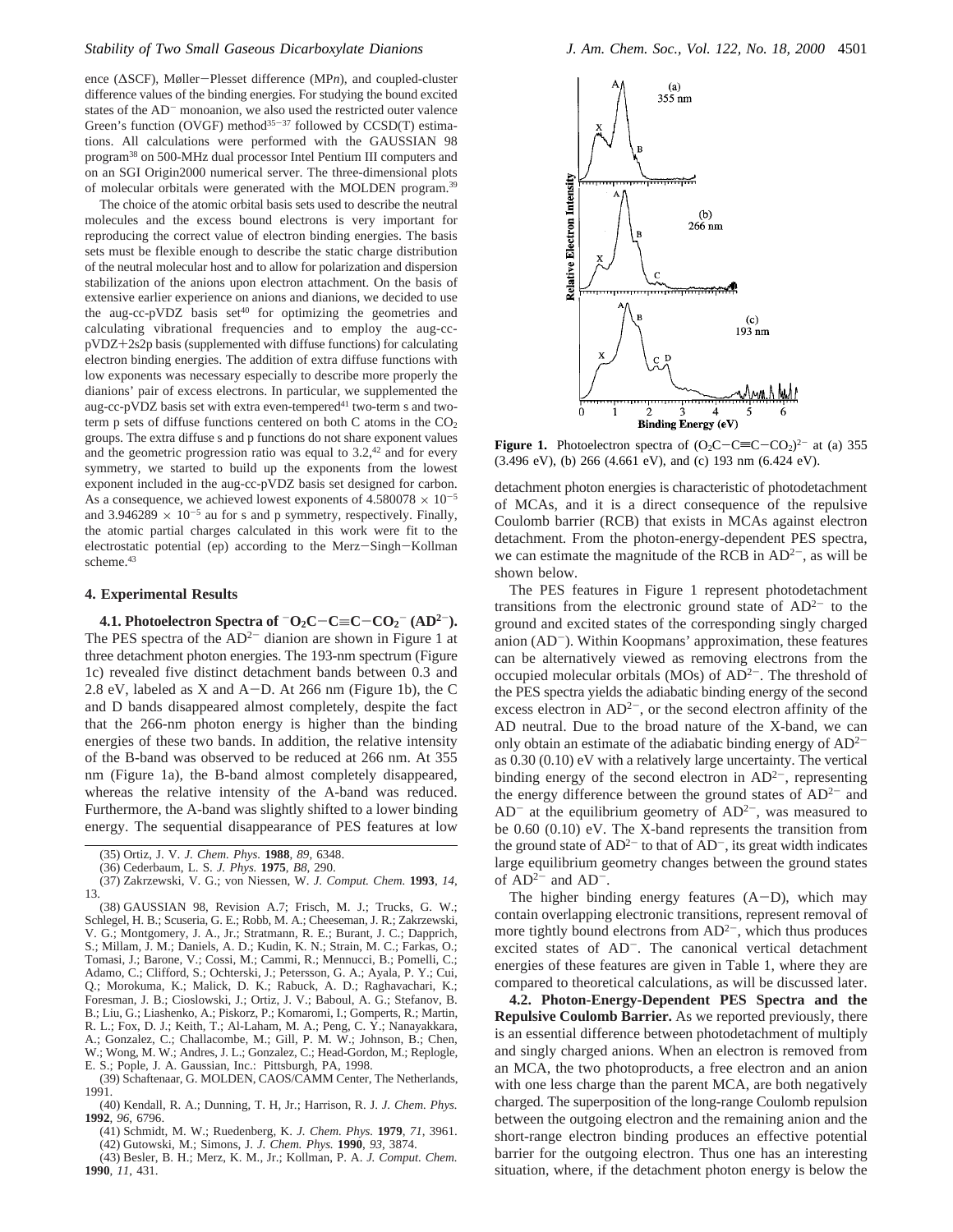**Table 1.** Experimental and Theoretical Vertical Binding Energies (VDE in eV) of AD2-

| experimental |            | theoretical     |             |       |         |
|--------------|------------|-----------------|-------------|-------|---------|
| band         | VDE        | MO <sup>a</sup> | $FS^b$      | OVGF  | CCST(D) |
| X            | 0.60(0.10) | e               | $^{2}E$     | 1.011 | 0.693   |
| А            | 1.31(0.10) | a <sub>1</sub>  | $^{2}A_{1}$ | 1.815 | 1.269   |
|              | 1.31(0.10) | a <sub>2</sub>  | $^{2}A_{2}$ | 1.934 | 1.445   |
|              | 1.31(0.10) | $b_1$           | ${}^{2}B_1$ | 1.937 | 1.450   |
| B            | 1.70(0.10) | b <sub>2</sub>  | $^{2}B_{2}$ | 2.310 |         |
| C            | 2.20(0.10) | e               | $^{2}E$     | 2.476 |         |
| D            | 2.60(0.10) |                 |             |       |         |
|              |            | e               | $^{2}E$     | 6.022 |         |

*<sup>a</sup>* MO's from which an electron is removed. *<sup>b</sup>* Final state terms under the  $D_{2h}$  symmetry of  $AD^{2-}$ .



**Figure 2.** Schematic drawing of the potential energy curves showing the repulsive Coulomb barriers (RCB) of  $(O_2C-C\equiv C-CO_2)^{2-} (AD^{2-})$ with respect to the different final states of the singly charged anion (AD-). The vertical binding energies and the estimated RCB are shown in eV. The relative positions of the three photon energies used are also indicated.

top of the RCB, no electron detachment will occur even if the photon energy is above the asymptotic electron binding energy (i.e., energetically and thermodynamically possible). In this case, detachment can only take place through electron tunneling, which depends exponentially on the distance between the photon energy and the RCB top and becomes negligible if the photon energy is far below the barrier top.<sup>24</sup> When the photon energy is around the RCB top, the detachment signal will be reduced.

The successive disappearance and reduction in relative peak intensities of the higher binding energy features at the lower photon energies in Figure 1 are direct consequences of the RCB. Figure 2 schematically illustrates the RCBs for removing electrons from  $AD^{2-}$ , leading to the different observed PES features. The relative positions of the three photon energies used and the vertical binding energies of all the observed features are also shown. Each detachment channel has its own RCB, which may have different magnitudes for large molecules if the detached electrons are from different parts of the molecules and thus experience slightly different Coulomb repulsion. If we assume that the RCB is the same for the different channels (a reasonable assumption for small molecules), we can estimate the magnitude of the RCB based on the photon energy dependence of appearance or disappearance of the PES features.



**Figure 3.** The minimum energy structures for  $(O_2C-C\equiv C-CO_2)^{2-}$  $(D_{2d})$  and  $(O_2C-C\equiv C-CO_2)^{-1}(C_{2h})$ . The numbers are the ep charges.

**Table 2.** MP2 Geometries and Vibrational Frequencies Calculated for the Dianion and Monoanion of  $(O_2C-CC-CO_2)^a$ 

| value<br>parameter                                       |         | vibrational frequencies   |                      |                        |  |
|----------------------------------------------------------|---------|---------------------------|----------------------|------------------------|--|
| $D_{2d}$ equilibrium structure of $(O_2C-CC-CO_2)^{2-}$  |         |                           |                      |                        |  |
| $r(C_1C_2)$                                              | 1.248   | $v_1(b_1) = 32$           | $v_{2,3}(e) = 97$    | $v_{4.5}(e) = 195$     |  |
| $r(C_1C_3)$                                              | 1.504   | $v_6(a_1) = 336$          | $v_{7.8}(e) = 550$   | $v_9(b_2) = 646$       |  |
| $r(C_3O_5)$                                              | 1.274   | $v_{10.11}(e) = 773$      | $v_{12}(a_1) = 795$  | $v_{13}(b_2) = 958$    |  |
| $\alpha$ (O <sub>5</sub> C <sub>3</sub> O <sub>7</sub> ) | 127.884 | $v_{14}(b_2) = 1310$      | $v_{15}(a_1) = 1321$ | $v_{16.17}(e) = 1596$  |  |
|                                                          |         | $v_{18}(a_1) = 2180$      |                      |                        |  |
| $C_{2h}$ equilibrium structure of $(O_2C-CC-CO_2)^{-1}$  |         |                           |                      |                        |  |
| $r(C_1C_2)$                                              | 1.250   | $v_1(b_0) = 88$           | $v_2(a_n) = 91$      | $v_3(a_0) = 117$       |  |
| $r(C_2C_3)$                                              | 1.461   | $v_4(a_8) = 164$          | $v_5(a_g) = 361$     | $v_6(b_9) = 386$       |  |
| $r(C_3O_5)$                                              | 1.238   | $v_7(a_u) = 469$          | $v_8(a_g) = 519$     | $v_9(b_{\rm u}) = 643$ |  |
| $r(C_3O_7)$                                              | 1.302   | $v_{10}(b_{\rm u}) = 750$ | $v_{11}(a_g) = 865$  | $v_{12}(a_{9}) = 919$  |  |
| $\alpha$ (O <sub>5</sub> C <sub>3</sub> O <sub>7</sub> ) | 129.345 | $v_{13}(b_u) = 1041$      | $v_{14}(b_u) = 1500$ | $v_{15}(a_g) = 1635$   |  |
| $\alpha(C_2C_1C_3)$                                      | 169.000 | $v_{16}(b_{u}) = 1986$    | $v_{17}(a) = 2083$   | $v_{18}(a_g) = 3650$   |  |

*a* Distances in Å, valence (α) and dihedral ( $γ$ ) angles in deg, frequencies in cm-<sup>1</sup> . See Figure 3 for atom numbering.

Figure 1c showed that the spectrum seemed to be cut off just beyond the D-band, suggesting that the 193-nm photon energy was above the RCB of the D-band, i.e., RCB  $\leq$  ~3.8 eV (6.424)  $- 2.60$  eV). The disappearance of the D-band at 266 nm (Figure 1b) suggested that the 266-nm photon was below the RCB of the D-band, i.e.,  $RCB > 2.1$  eV (4.661 - 2.60 eV). Furthermore, the relative intensity of the B-band was reduced at 266 nm, suggesting that the 266-nm photon was near the RCB top of the B-band. We inferred that the RCB should be ∼3 eV (4.661  $-$  1.70 eV), which is just about the mean value from those derived from the D-band above  $(2.1 \leq RCB \leq 3.8 \text{ eV})$ . As we have shown previously, the RCB is equal to the magnitude of the intramolecular Coulomb repulsion between the two excess charges.22 We will show below that our derived RCB of ∼3 eV is consistent with the intramolecular Coulomb repulsion in  $AD<sup>2</sup>$ , based on the theoretical structural parameters.

### **5. Theoretical Results**

**5.1. MP2 Geometries and Harmonic Frequencies of AD2 and AD**-**.** Our investigation of the potential energy surfaces of neutral AD and its negative daughters resulted in a  $D_{2d}$  minimum energy structure for  $AD^{2-}$  and a  $C_{2h}$  minimum for  $AD^{-}$ . These structures are depicted in Figure 3 and characterized in detail in Table 2, where their vibrational frequencies are also reported. Even though the  $D_{2d}$  geometry corresponds to the lowest energy structure for  $AD^{2-}$ , it should be noted that the kinetic barrier for rotation around the  $-CC$  bond (leading to a  $D_{2h}$  structure) is relatively small (0.040 eV at the MP2 level and 0.076 eV at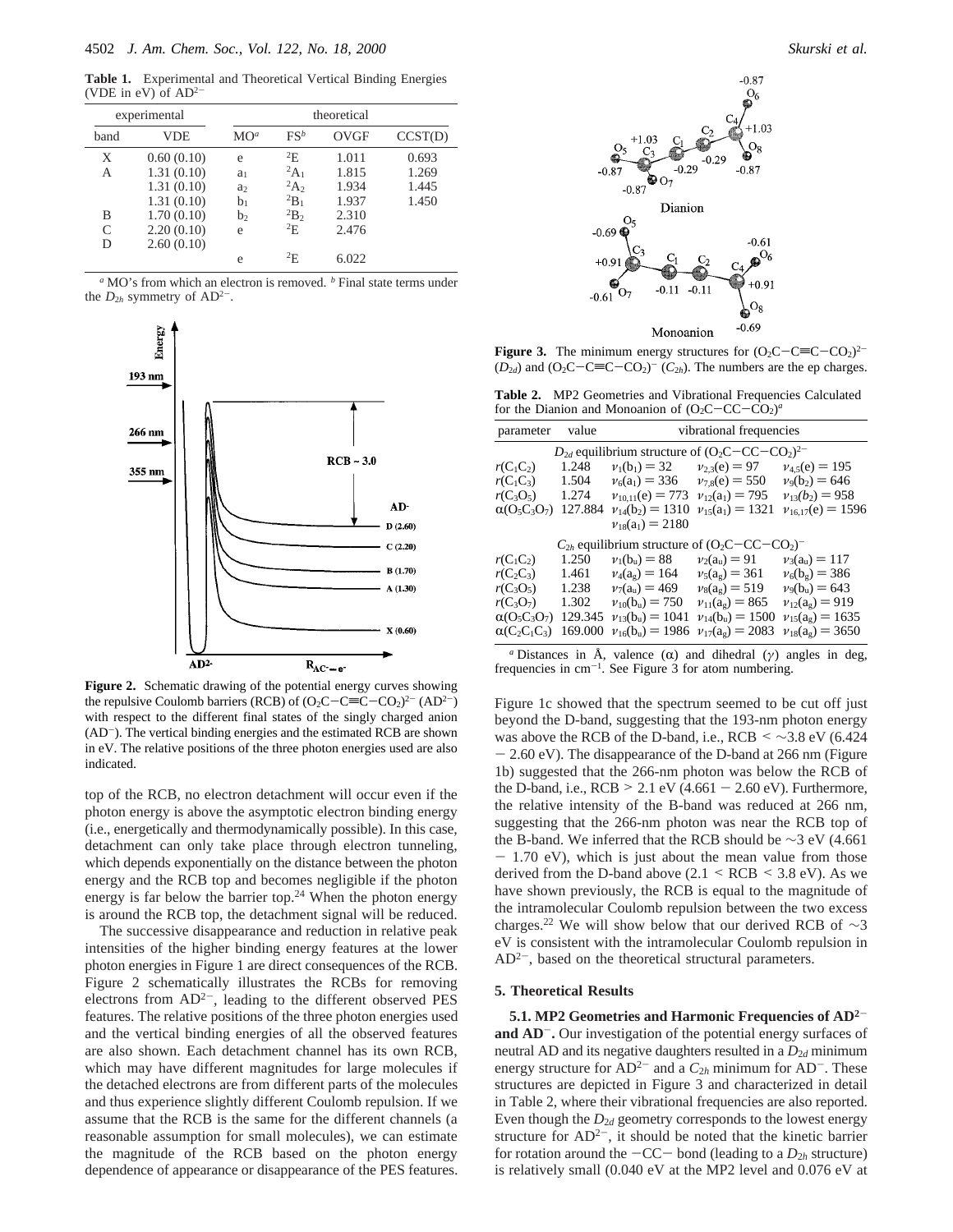

**Figure 4.** Schematic potential energy curves along the dihedral angle for  $(O_2C-C\equiv C-CO_2)^2$  and  $(O_2C-C\equiv C-CO_2)^2$ , showing the  $D_{2d}$  and  $D_{2d}$  and  $D_{2d}$  and monographic respectively. Note the true  $D_{2h}$  minima of the dianion and monoanion, respectively. Note the true minimum for the monoanion has  $C_{2h}$  symmetry, which is schematically indicated.

**Table 3.** Electron Binding Energies (eV) for the Monoanion and Dianion of  $(O_2C-CC-CO_2)$ 

|                  | $D_{2d}$ geometry of<br>the dianion |              | $C_{2h}$ geometry of<br>the monoanion |              |
|------------------|-------------------------------------|--------------|---------------------------------------|--------------|
| E                | 1st electron                        | 2nd electron | 1st electron                          | 2nd electron |
| F <sup>KT</sup>  |                                     | 2.232        |                                       | 1.116        |
| F <sub>SCF</sub> | 4.164                               | 0.727        | 2.282                                 | $-0.385$     |
| $F^{\text{MP2}}$ | 4.047                               | 1.686        | 5.661                                 | $-0.364$     |
| F <sup>MP3</sup> | 4.171                               | 1.587        | 4.683                                 | $-0.198$     |
| $F^{\text{MP4}}$ | 4.282                               | 1.326        | 5.384                                 | $-0.384$     |
| $F^{CCSD(T)}$    | 4.745                               | 0.693        | 4.967                                 | $-0.315$     |
| $F^{CCSD(T)} +$  |                                     | 0.895        |                                       | $-0.113$     |
| AZPE             |                                     |              |                                       |              |

the CCSD(T) level), as schematically shown in Figure 4. The corresponding potential energy profile for AD<sup>-</sup> is also schematically shown in Figure 4, where we attempt to show that the minimum is not exactly  $D_{2h}$  but is slightly distorted and possesses the lower *C*<sup>2</sup>*<sup>h</sup>* symmetry. The energy of the monoanion is higher than that of the dianion for every value of the dihedral angle  $\gamma$ , as long as the D-type symmetry is preserved. However, in the region of the monoanion's  $D_{2h}$  stationary point, deformation to  $C_{2h}$  symmetry causes the dianion to become electronically unstable (see also Table 3). Even though the dianion is not electronically stable for such *C*<sup>2</sup>*<sup>h</sup>* configurations of the nuclei,  $AD^{2-}$  is adiabatically stable since the  $D_{2d}$  dianion's minimum lies below the *C*<sup>2</sup>*<sup>h</sup>* monoanion's (see Figure 4).

Our calculations indicate that the attachment of the second electron leads to a slight increase in the  $C1-C3$  and  $C2-C4$ bond lengths (by 0.043 Å). Larger geometry changes occur in several valence and dihedral angles. In particular, the planarity of the monoanion that permits delocalization of the single negative charge over the two  $-COO$  groups is replaced by a nonplanar structure of the dianion, in which the two  $-COO$ groups become perpendicular to each other. These geometry differences can be understood based on the Coulomb repulsion within the dianion. The nonplanarity of  $AD<sup>2-</sup>$  facilitates charge localization, allowing the two excess charges to be separated spatially. In the  $D_{2d}$  structure each of the  $-COO$  groups can interact with one component of the acetylene  $C-C \pi$ -type MOs (consisting of two perpendicular components). The increased charge on C1 and C2 in  $AD^{2-}$  compared to  $AD^{-}$  (Figure 3) is consistent with partial delocalization of the excess charges into the  $\pi$ -type MOs.

**5.2. Electron Binding Energies of AD**- **and AD2**-**.** The  $AD^{2-}$  dianion is an electronically bound closed-shell singlet  ${}^{1}A_1$ system while the corresponding monoanion is an open-shell <sup>2</sup>E species at the  $D_{2d}$  symmetry of  $AD^{2-}$ . The electron binding

energy was calculated at successive levels of theory (KT, SCF, MP $n$  ( $n = 2, 3, 4$ ), and CCSD(T)), and the results at the equilibrium geometries of the mono- and dianion are presented in Table 3.

Since our experiment involves photodetachment of one excess electron from the dianion, we emphasize the vertical binding energies for the dianionic  $D_{2d}$  geometry when comparing with our experimental findings. Our best theoretical estimation of the vertical detachment energy for  $AD^{2-}$  (calculated at the CCSD(T) level) is 0.693 eV, which is in good agreement with the VDE assigned to the X-band (0.60 eV), although addition of zero-point energy corrections weakens this agreement. Moreover, our calculated value of the adiabatic electron affinity (at the same level), 0.418 eV, agrees well with the experimental ADE of 0.30 eV.

In considering the  $D_{2d}$  binding energies reported in Table 3 at the various levels of theory, it should be noted that the stability of the dianion is overestimated in most methods, and that highly correlated calculations are needed to reproduce the correct value of electron binding energies. For example, we note that the MP perturbation series converges slowly and the infinitive-order approximation of the CCSD(T) method is necessary.

One of the interesting problems we found during this study is the loss of electronic stability of  $AD^{2-}$  at the equilibrium  $C_{2h}$  geometry of AD<sup>-</sup> (see Table 3). This suggests that, in some regions of the potential energy surface, the system with two excess electrons is not stable toward electron autodetachment. However, with the experimental conditions in mind, it is not likely that this would affect the observed PES because the dianions observed experimentally should consist primarily of near- $D_{2d}$  species. Therefore, the region of potential energy surface where  $AD^{2-}$  is unstable is unlikely to be accessed experimentally.

For the sake of completeness, we also show in Table 3 the vertical electron binding energies for detaching an electron from the AD<sup>-</sup> to produce neutral AD. For both geometries considered, the electronic stabilities of the monoanion are very large (∼5 eV).

**5.3. Excited States of the AD**- **Monoanion.** The observed photoelectron spectra of  $AD^{2-}$  (Figure 1) contain several higher energy bands (A to D), which are due to removal of more tightly bound electrons and correspond to excited states of the ADmonoanion. These bands are all very broad, probably due to vibrational excitations caused by geometry changes and/or possible overlapping electronic states. We undertook additional electronic structure calculations to estimate the energies of the first few excited electronic states of AD-. In these calculations we used the equilibrium  $D_{2d}$  geometry of  $AD^{2-}$ , keeping in mind the vertical nature of all the photodetachment transitions.

We calculated the positions of the excited states of AD<sup>-</sup> both directly (by using the OVGF method) and indirectly (by calculating CCSD(T) energies of the states of interest and subtracting them from the CCSD(T) ground-state energy of the dianion). Our results are given in Table 1 for several detachment channels along with the symmetries of the MOs from which the electron is removed and the final-state symmetries in the  $D_{2d}$  point group. We employed coupled-cluster  $CCSD(T)$ calculations on the first three excited states to try to achieve more reliable assignments. These results along with the CCSD- (T) result for the ground state are also given in Table 1.

**5.4. MP2 Geometries and Harmonic Frequencies of SD2 and SD**-**.** The effort we undertook to study the electronic stability of  $SD<sup>2-</sup>$  was motivated by the fact that this dianion was difficult to observe in our experiment. This observation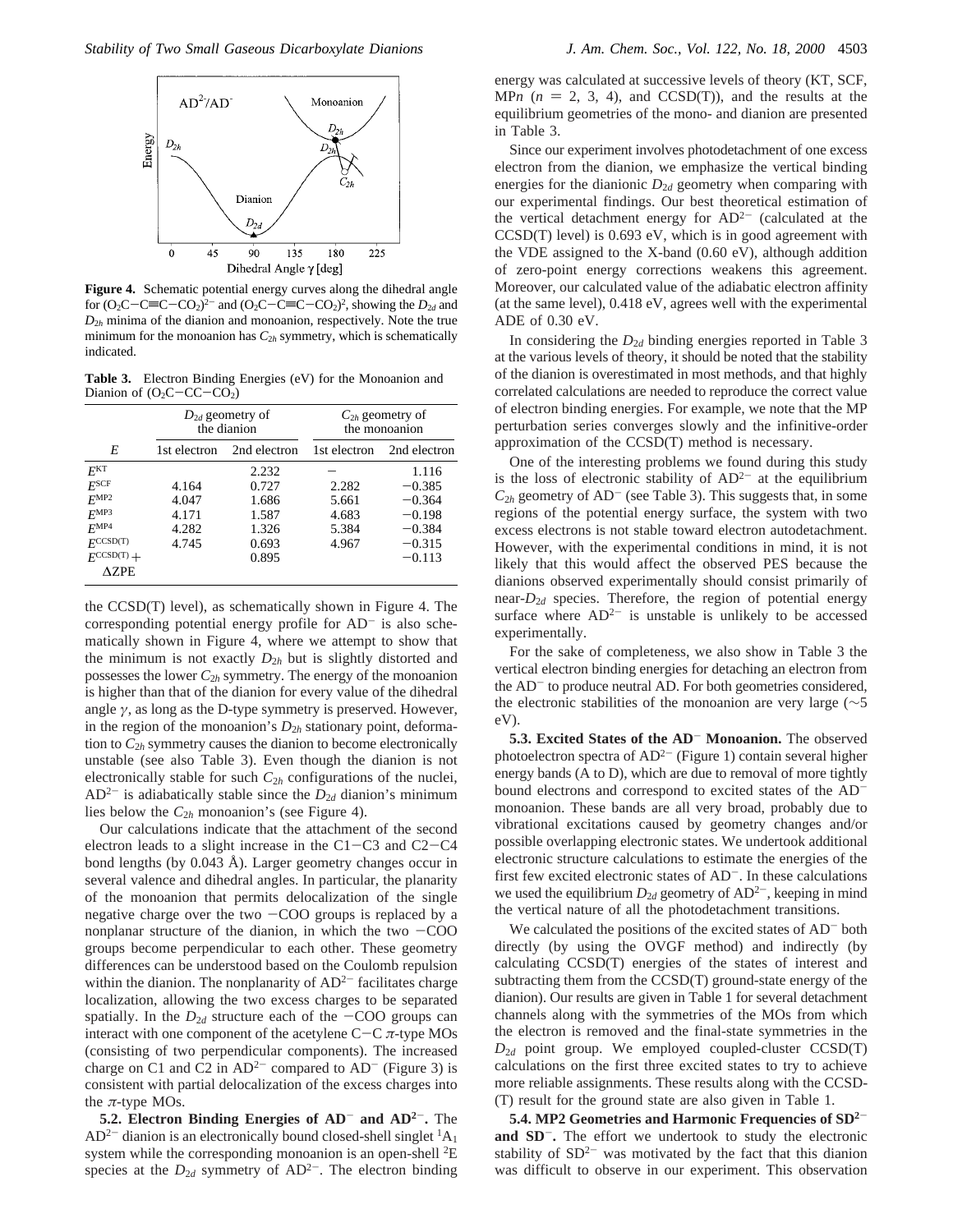

**Figure 5.** The minimum energy structure for  $(O_2C-CH_2-CH_2-CO_2)^{-1}$ <br>at the C<sub>2</sub> symmetry. The numbers are the en-charges. The dianion has at the *C*<sup>2</sup>*<sup>h</sup>* symmetry. The numbers are the ep charges. The dianion has the same  $C_{2h}$  symmetry (Table 4) and its ep charges are given in parentheses.



**Figure 6.** Schematic potential energy curves showing the relative energies for the mono- and dianion of the  $(O_2C-CH_2-CH_2-CO_2)$ species. Note the minimum energy of the dianion is above that of the monoanion, suggesting that the dianion is not adiabatically electronically stable, but it is vertically electronically stable. The "cross point" defines a configuration, where the dianion and monoanion have identical electronic stability.

suggested that  $SD<sup>2-</sup>$  might be electronically unstable, even though, as discussed earlier, chemical intuition suggests a similar separation of the two excess electrons in  $SD^{2-}$  and  $AD^{2-}$  and thus similar stabilities might be expected.

According to our MP2 calculations, both  $SD<sup>2-</sup>$  and  $SD$ possess minima at *C*<sup>2</sup>*<sup>h</sup>* symmetry (Figure 5) and as shown in Figure 6, these minima are spaced by 0.086 eV. The geometries of these two species are nearly identical and are shown in Figure 5 along with the charge distributions. Table 4 gives the details of the structural parameters and their vibrational frequencies. Attachment of an electron to the SD<sup>-</sup> monoanion leads to small changes in bond lengths with the most significant being shortening of the C1–C3 bond by 0.108 Å (see Table 4). The shortening of the  $C1-C3$  bond length is related to a bonding interaction between C1 and C3 in the highest occupied MO (HOMO) of  $SD^{2-}$ , as will be discussed later. Also, the valence angle  $C_2C_1C_3$  increases by  $5^\circ$ , which causes the carbon skeleton to be more linear when two extra electrons are attached. However, the largest change we observe is in the  $O_5C_3O_7$ valence angle, which decreases by 9° when the dianion is formed. Except for the slight decrease of the  $C1-C3$  bond length in  $SD<sup>2</sup>$ , all the other structural changes reduce the Coulomb repulsion between the two excess charges in the dianion, as one would expect.

**5.5. Electron Binding Energies of SD2**-**.** Our calculations carried out at various levels indicate that  $SD<sup>2-</sup>$  is not electronically stable at the equilibrium geometry of the monoanion (see Table 5). However, it is stable at its own equilibrium geometry where our best estimation of the vertical detachment energy is 0.390 eV (0.475 eV with ZPE). As in the case of  $AD<sup>2</sup>$ , highly correlated ab initio methods have to be used to obtain correct values of the electron binding energy since the MP*n* results are inconclusive (Table 5). Our calculated adiabatic electron affinity of SD<sup>-</sup> is  $-0.086$  eV, meaning that SD<sup>2-</sup> is adiabatically unstable with respect to electron loss. That is,  $SD<sup>2</sup>$  can be considered to be vertically electronically stable, but adiabatically electronically unstable. This conclusion is consistent with the experimental difficulty in observing this dianion from our ion source if vibrational motions of  $SD<sup>2-</sup>$  cause it to sample geometries (near) where  $SD^{2-}$  is unstable relative to  $SD^{-}$ .

Since our calculations indicated that the dianion can be electronically stable at some geometries (relatively close to the  $C_{2h}$  dianionic minimum), we decided to find the geometry corresponding to the point where the potential energy surfaces for the mono- and dianion intersect. Our search, carried out at the CCSD(T) level, led us to a  $C_{2h}$  symmetry structure similar to that shown in Figure 5. The geometrical parameters of the crossing point gathered in Table 4 indicate that this structure is closer to the minimum obtained in Section 5.4 for the dianion than for the monoanion. The intersection of the  $SD<sup>2-</sup>$  and  $SD$ energy surfaces is shown schematically in Figure 6, which also contains the relevant energetic information described in this section. Indeed, all the geometrical parameters defining the structure of the "crossing point" lie between the corresponding values calculated for the mono- and dianions at their minima. In every case, the values are closer to those for the dianionic structure.

#### **6. Discussions**

**6.1. Molecular Orbitals of AD2**- **and SD2**-**: Charge Localization vs Delocalization.** Figures 7 and 8 show the top few occupied MOs of  $AD^{2-}$  and  $SD^{2-}$ , respectively. It is instructive to compare the MOs of the two dianions and discuss their differences. Despite the fact that the carboxylate groups are the charge carriers in  $AD<sup>2</sup>$ , its (degenerate) HOMO contains a dominant portion of  $-C\equiv C-\pi$ -bonding MOs with some contributions from the in-plane lone pairs of the O atoms. This suggests that the  $-C\equiv C-\pi$  systems are strongly interacting with the terminal carboxylate groups. It is also interesting to observe that the C1-C2 bond length is nearly the same in  $AD^{2-}$ and  $AD^-$ , although clearly a  $\pi$  bonding electron is removed to form the monoanion. This suggests that there must be a strong relaxation effect upon the removal of the HOMO electron from  $AD^{2-}$ . The strong relaxation effect is shown most clearly from the binding energies given in Table 3 between the results at the KT and SCF levels. There is no relaxation effect included in the KT calculation, which overestimates the binding energy by more than 1.5 eV relative to the SCF value for  $AD^{2-}$ .

The HOMO-1 and HOMO-2 of  $AD^{2-}$  are pure O lone pair orbitals. However, the next three MO's all show some contributions from C1 and C2. The most interesting is HOMO-4, which consists of a degenerate set describing bonding interactions between the O lone pairs on each terminal carboxylate and the in-plane  $\pi$ -type MO of  $-C\equiv C-$ . This extra bonding interaction is likely the origin of the  $D_{2d}$  structure of  $AD^{2-}$  and provides the mechanism for slight charge delocalization from the terminal carboxylate groups.

In contrast, the MOs of  $SD<sup>2-</sup>$  shown in Figure 8 indicate that the negative charges are almost completely localized on the terminal carboxylate groups. This is also consistent with the charge distributions given in Figure 5 for  $SD<sup>2</sup>$ . The HOMO of  $SD<sup>2</sup>$  has a significant contribution from the C1-C3  $\sigma$  bond, which is consistent with the fact that the  $C1-C3$  bond length is slightly shorter in  $SD^{2-}$  than in  $SD^{-}$  (Figure 5).

**6.2. Assignments of the PES Features of AD2**-**.** On the basis of the Koopmans' approximation, the PES features in Figure 1 can be viewed as removing one electron from the dianion's occupied MOs (Figure 7) successively. However, the ordering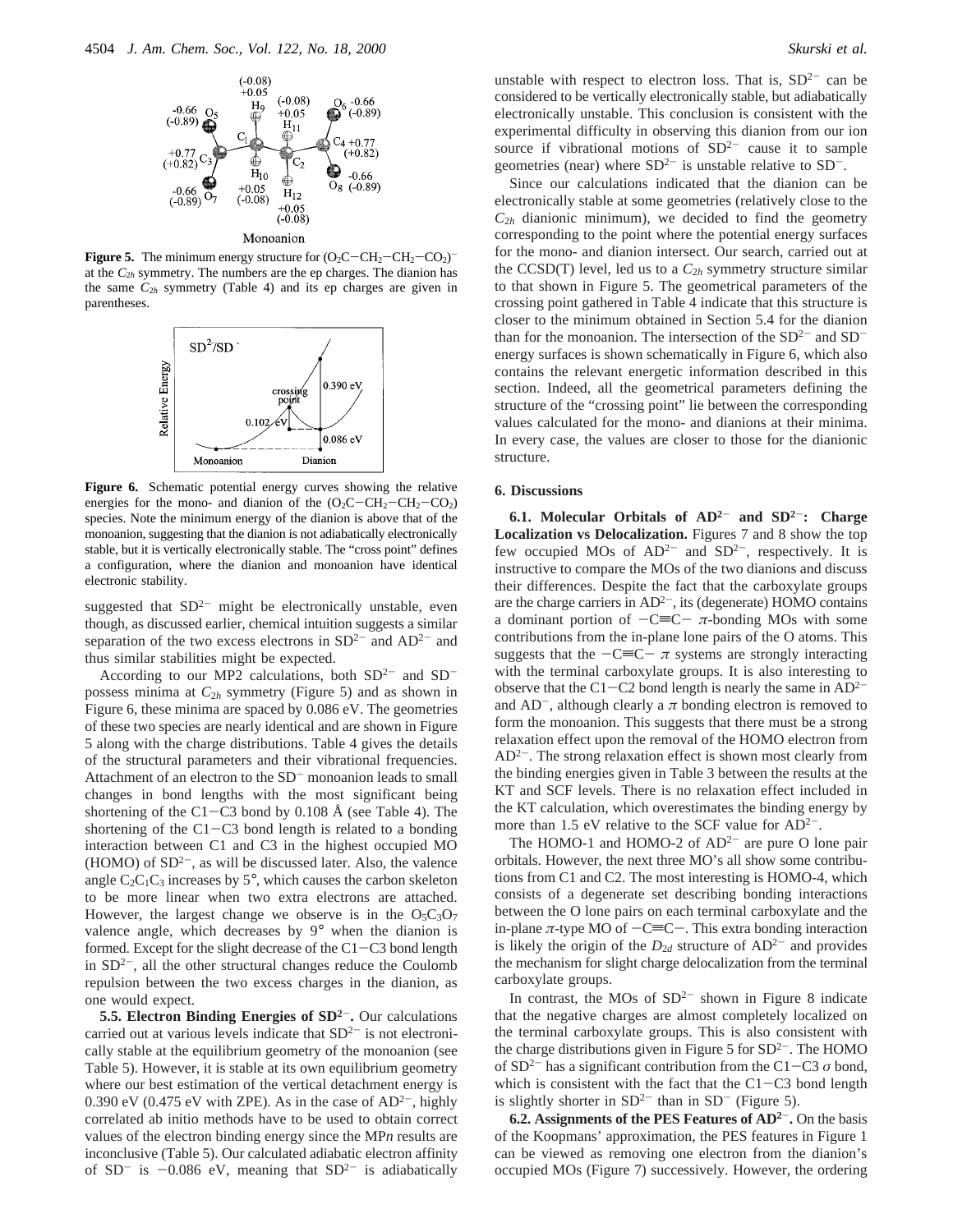**Table 4.** MP2 Geometries and Vibrational Frequencies Calculated for the Dianion and Monoanion of  $(O_2C-CH_2-CH_2-CO_2)$  and for the Structure Corresponding to the Point on the Potential Energy Surface at Which They Intersect*<sup>a</sup>*

| $C_{2h}$ equilibrium structure of $(O_2C-CH_2-CH_2-CO_2)^{2-}$ |                              |                                                                       |                                 |                                                                                 |
|----------------------------------------------------------------|------------------------------|-----------------------------------------------------------------------|---------------------------------|---------------------------------------------------------------------------------|
| $r(C_1C_2) = 1.546$                                            | $r(C_2C_4) = 1.555$          | $r(C_3O_5) = 1.279$                                                   | $r(C_3O_7)=1.279$               | $r(C_1H_9) = 1.104$                                                             |
| $r(C_1H_{10}) = 1.104$                                         | $\alpha(C_2C_1C_3) = 112.47$ | $\alpha(O_5C_3O_7)=126.66$                                            | $\alpha(H_9C_1H_{10}) = 109.50$ | $\gamma(H_9C_1H_{10}C_3) = 119.43$                                              |
| $v_1(a_0) = 30$                                                | $v_2(b_g) = 42$              | $v_3(a_0) = 86$                                                       | $v_4(b_0) = 165$                | $v_5(a_g) = 216$                                                                |
| $v_6(b_9) = 416$                                               | $v_7(a_0) = 466$             | $v_8(a_9) = 607$                                                      | $v_9(b_0) = 622$                | $v_{10}(b_{u}) = 767$                                                           |
| $v_{11}(a_2) = 770$                                            | $v_{12}(a_{\rm u}) = 786$    | $v_{13}(b_n) = 887$                                                   | $v_{14}(a_g) = 946$             | $v_{15}(b_{\rm g}) = 1011$                                                      |
| $v_{16}(a) = 1054$                                             | $v_{17}(a_{\rm u}) = 1130$   | $v_{18}(b_{\rm u}) = 1202$                                            | $v_{19}(b_{\rm g}) = 1273$      | $v_{20}(a_{\nu}) = 1287$                                                        |
| $v_{21}(b_{u}) = 1350$                                         | $v_{22}(a_g) = 1365$         | $v_{23}(a_g) = 1450$                                                  | $v_{24}(b_{\rm u}) = 1463$      | $v_{25}(a_{\rm u}) = 1573$                                                      |
| $v_{26}(b_g) = 1575$                                           | $v_{27}(a_g) = 3043$         | $v_{28}(b_{\rm u}) = 3049$                                            | $v_{29}(b_g) = 3099$            | $v_{30}(a_u) = 3120$                                                            |
|                                                                |                              | $C_{2h}$ equilibrium structure of $(O_2C-CH_2-CH_2-CO_2)^{-1}$        |                                 |                                                                                 |
| $r(C_1C_2) = 1.487$                                            | $r(C_2C_4) = 1.663$          | $r(C_3O_5) = 1.249$                                                   | $r(C_3O_7)=1.249$               | $r(C_1H_9) = 1.099$                                                             |
| $r(C_1H_{10}) = 1.099$                                         | $\alpha(C_2C_1C_3) = 107.46$ | $\alpha$ (O <sub>5</sub> C <sub>3</sub> O <sub>7</sub> ) = 135.82     | $\alpha(H_9C_1H_{10}) = 112.18$ | $_{g}$ (H <sub>9</sub> C <sub>1</sub> H <sub>10</sub> C <sub>3</sub> ) = 115.26 |
| $v_1(a_0) = 32$                                                | $v_2(b_0) = 51$              | $v_3(a_u) = 83$                                                       | $v_4(b_0) = 155$                | $v_5(a_9) = 202$                                                                |
| $v_6(b_9) = 366$                                               | $\nu_7(a_{\rm u}) = 401$     | $v_8(a_9) = 557$                                                      | $v_9(b_n) = 571$                | $v_{10}(a_{\rm g}) = 695$                                                       |
| $v_{11}(b_n) = 716$                                            | $v_{12}(a_9) = 755$          | $v_{13}(a_{\rm u}) = 793$                                             | $v_{14}(b_{u}) = 935$           | $v_{15}(b_{\rm g}) = 948$                                                       |
| $v_{16}(a_{\rm u}) = 1097$                                     | $v_{17}(a_g) = 1136$         | $v_{18}(a_{\rm g}) = 1153$                                            | $v_{19}(b_{u}) = 1201$          | $v_{20}(b_g) = 1268$                                                            |
| $v_{21}(a_g) = 1296$                                           | $v_{22}(b_{\rm u}) = 1463$   | $v_{23}(a_g) = 1474$                                                  | $v_{24}(a_{u}) = 1726$          | $v_{25}(b_g) = 1729$                                                            |
| $v_{26}(b_u) = 2766$                                           | $v_{27}(a_g) = 3099$         | $v_{28}(b_u) = 3158$                                                  | $v_{29}(b_g) = 3177$            | $v_{30}(a_u) = 3198$                                                            |
|                                                                |                              | crossing point for $(O_2C-CH_2CH_2-CO_2)^2/ (O_2C-CH_2CH_2-CO_2)^{-}$ |                                 |                                                                                 |
| $r(C_1C_2) = 1.517$                                            | $r(C_2C_4) = 1.609$          | $r(C_3O_5) = 1.264$                                                   | $r(C_3O_7)=1.264$               | $r(C_1H_9) = 1.102$                                                             |
| $r(C_1H_{10}) = 1.102$                                         | $\alpha(C_2C_1C_3) = 110.80$ | $\alpha$ (O <sub>5</sub> C <sub>3</sub> O <sub>7</sub> ) = 129.72     | $\alpha(H_9C_1H_{10}) = 110.63$ | $\gamma(H_9C_1H_{10}C_3) = 118.14$                                              |
|                                                                |                              |                                                                       |                                 |                                                                                 |

*a* Distances in Å, valence (α) and dihedral ( $γ$ ) angles in deg, frequencies in cm<sup>-1</sup>. See Figure 5 for atom numbering.

**Table 5.** Electron Binding Energies (eV) for the  $(O_2C-CH_2-CH_2-CO_2)^{2-}$  Dianion

| E                          | $C_{2h}$ geometry of<br>the dianion | $C_{2h}$ geometry of<br>the monoanion |
|----------------------------|-------------------------------------|---------------------------------------|
| F <sup>KT</sup>            | 2.043                               | 0.616                                 |
| FSCF                       | 1.023                               | $-0.498$                              |
| F <sub>MP2</sub>           | $-0.082$                            | $-0.995$                              |
| F <sup>MP3</sup>           | 0.709                               | $-0.441$                              |
| F <sup>MP4</sup>           | 0.103                               | $-0.882$                              |
| FCCSD(T)                   | 0.390                               | $-0.670$                              |
| $F^{CCSD(T)} + \Delta ZPE$ | 0.475                               | $-0.585$                              |

of the final states may be altered due to the strong electron relaxation effect, as discussed above. The vertical binding energies obtained using OVGF methods are given in Table 1. It is seen indeed that the final state ordering is different from the MO ordering. For the first four detachment channels, we also calculated the VDEs at the CCSD(T) level, which gave changes on the order of 0.3-0.5 eV. The VDE calculated for the ground state due to removal of an electron from the HOMO (e) of  $AD^{2-}$  is in excellent agreement with the measured VDE of 0.60 eV, although the zero-point-energy correction in fact worsens this agreement as shown in Table 3. The <sup>2</sup>E final state under  $D_{2d}$  symmetry is not stable due to Jahn-Teller effects and the equilibrium structure of  $AD^-$  is distorted to a lower symmetry  $(C_{2h})$ , as shown in Figure 3. The significant width of the X-band of the PES spectra (Figure 1) is in excellent agreement with the large geometry changes between  $AD^{2-}$  and AD<sup>-</sup>. The first three excited states of AD<sup>-</sup>, due to removal of an electron from the  $a_1$ ,  $a_2$ , and  $b_1$  MOs, are closely spaced, and should correspond to the A-band in the PES spectra. The VDEs at the CCSD(T) level agree very well with the average experimental VDE for the A-band.

We did not carry out CCSD(T) calculations for the more highly excited states of AD<sup>-</sup>, for which only OVGF calculations were performed. However, on the basis of the discrepancies between the OVGF and CCSD(T) calculations for the first four states, we can still use these OVGF results to qualitatively assign the higher binding energy PES features. The next excited state from the OVGF calculations is the  ${}^{2}B_{2}$  state due to removal of an electron from the  $b_2$  MO and is ~0.4 eV higher than the <sup>2</sup>B<sub>1</sub> state. This state should correspond to the B-band. If we take into account an empirical  $-0.5$  eV correction to the OVGF calculations, the VDE of the  ${}^{2}B_{2}$  state would be in reasonable



HOMO-5  $(b_2, -3.895 \text{ eV})$ 

**Figure 7.** Molecular orbitals near the HOMO energy for the  $(O_2C C\equiv C-CO_2$ <sup>2-</sup> dianion. The MO symmetry and energy are given in parentheses.

agreement with the VDE of the B-band at 1.70 eV. The next excited state is a degenerate 2E state due to removal of an electron from HOMO-4 (Figure 7) with an OVGF VDE of 2.476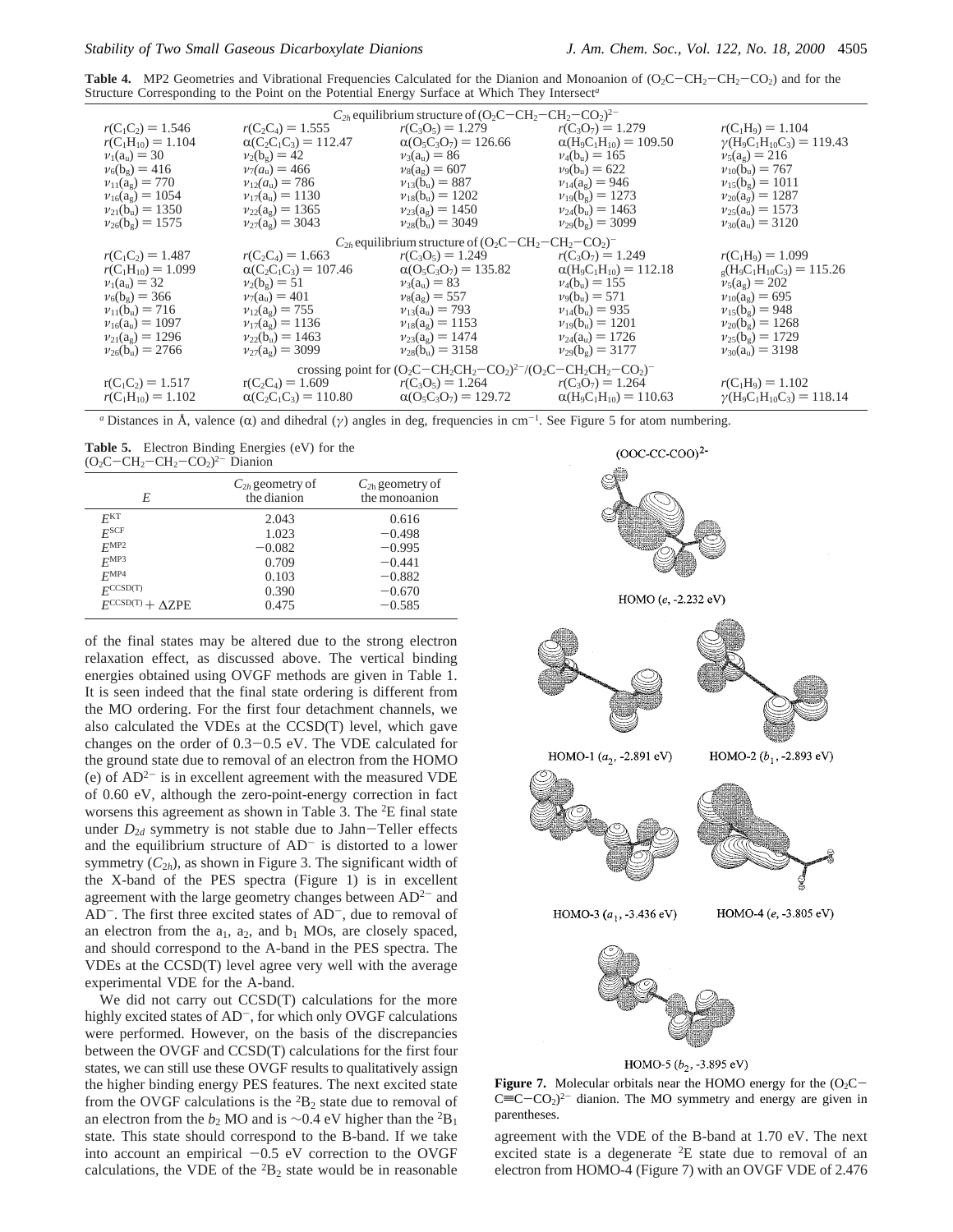# $(OOC-CH<sub>7</sub>-CH<sub>2</sub>-COO)<sup>2</sup>$



**Figure 8.** Molecular orbitals near the HOMO energy for the  $(O_2C CH_2-CH_2-CO_2$ <sup>2-</sup> dianion. The MO symmetry and energy are given in parentheses.

eV. The next excited state is again of  ${}^{2}E$  symmetry, which is 3.5 eV higher and could not have been accessed in our experiment even with the expected correction of the OVGF VDE, because of the 3 eV RCB, which would cut off all features beyond about 3.5 eV at 193 nm (Figure 1c). Therefore, we tentatively assign the C and D bands to be due to the removal of an electron from HOMO-4. The resulting  ${}^{2}E$  state is again unstable due to the Jahn-Teller effect and is conceivably split to yield the two PES bands.

**6.3. Origins of the Relative Stabilities of AD2**- **and SD2**-**.** According to our previous studies, $2^{1,22}$  the RCB in a dianion is equal to the magnitude of the intramolecular Coulomb repulsion between the two excess charges (when these charges are clearly localized). For a dianion to be stable electronically in the gas phase, its second electron binding capability must exceed the Coulomb repulsion. Thus the electronic stability of a dianion is determined by two factors: (1) the magnitude of the intramolecular Coulomb repulsion due to the two excess charges, and (2) the potential for binding a second electron by the monoanion. The first factor is determined by the size and structure of the molecule. The second factor depends on the specific character of the lowest available valence orbital of the anion as well as the associated neighboring groups. For MCAs, there is also an additional issue of thermodynamic stability relative to charge-separation fragmentation. For a MCA to be thermodynamically stable relative to such fragmentation, the chemical bonding must also be strong enough to overcome the Coulomb repulsion. As we have recently discussed, $28$  both the electronic and thermodynamic stabilities are important for the observability of a free dianion. For the current dianions, AD**<sup>2</sup>** and SD**<sup>2</sup>**-, they are both thermodynamically stable relative to

fragmentation due to the strong  $C-C$  bond strength. It is the electronic stability that therefore is likely to limit their laboratory observations.

Since the charge carriers in  $AD^{2-}$  and  $SD^{2-}$  are the same, the difference in their electronic stability must lie in their detailed structural difference and in the intervening  $CH_2CH_2$  and  $C\equiv C$ moieties. From the optimized structures of  $AD^{2-}$  and  $SD^{2-}$ , we can roughly estimate their intramolecular Coulomb repulsion by assuming that the charges are localized on the O atoms (which is more true in  $SD^{2-}$  than in  $AD^{2-}$ ). The O-O distance  $(R)$  in AD<sup>2-</sup> is 5.61 Å, giving a Coulomb repulsion of 2.6 eV  $(e<sup>2</sup>/R)$ , which is fairly close to our estimated RCB of  $\sim$ 3 eV. The fact that the simple estimate using the  $O-O$  distance and Coulomb's law is smaller than the experimentally estimated  $RCB$  in  $AD^{2-}$  is an indication of charge delocalization, which tends to increase the Coulomb repulsion term in this case. There are two types of O-O distance in  $SD^{2-}$  (O5-O6 = 5.05 Å,  $O5-O8 = 5.54$  Å). Using the average O-O distance, we obtain a Coulomb repulsion of 2.7 eV, which is quite close to the simple estimate for that of  $AD^{2-}$ , consistent with our original notion that  $AD^{2-}$  and  $SD^{2-}$  should have similar electronic stability on the basis of their similar molecular sizes.

The favored stability of  $AD^{2-}$  over  $SD^{2-}$  must then be due to the  $-CC$ - triple bond that enhances the potential of  $AD^-$  to bind a second electron. This is shown most clearly in the MO pictures in Figures 7 and 8. While the carboxylates in  $SD<sup>2</sup>$  are fairly localized, those of  $AD<sup>2-</sup>$  have significant interactions with the  $-CC$  moiety. In particular, the two MOs of HOMO-4 in  $AD^{2-}$  provide a mechanism for the extra stabilization of the excess charges by delocalization. The charge distributions shown in Figure 3 are consistent with this picture. We then suggest that there is a combination of charge delocalization in  $AD^{2-}$ and extra Coulomb repulsion that disfavors delocalization. In the  $D_{2d}$  symmetry, the  $AD^{2-}$  dianion is apparently able to take advantage of the extra stabilization through delocalization while minimizing the additional Coulomb repulsion. This is most likely the origin why  $AD^{2-}$  is more stable than  $SD^{2-}$ . The results shown in Table 3 and Figure 4 unequivocally support this conclusion because, at  $D_{2d}$  symmetry,  $AD^{2-}$  is electronically unstable relative to the  $C_{2h}$  monoanion. The influence of the  $-C\equiv C$  triple bond on the stability of the molecules can also be seen in the electron binding energies of the monoanions. The  $AD^-$  anion has a VDE of 4.967 eV from our  $CCSD(T)$ calculation (Table 3), whereas the  $SD^-$  anion only has a VDE of 4.632 eV.

Finally we wish to comment on the experimental observability of metastable MCAs and their lifetimes. Because of the expected  $RCB$ ,  $SD<sup>2</sup>$  should still be electronically metastable with a finite lifetime. In fact,  $SD<sup>2-</sup>$  had been observed previously in a collisionally induced "ion-pair" formation experiment along with other  $\text{TOOC}$  - $(\text{CH}_2)_n$  -  $\text{COO}$ <sup>-</sup> dianions.<sup>31</sup> We have also observed the existence of  $SD^{2-}$  in our experiment, though with extremely weak abundance, consistent with its metastability. On the basis of our experimental time scale, we estimated that the lifetime of  $SD<sup>2-</sup>$  must be less than 0.1 s under our experimental conditions. Indeed, we have observed previously abundant metastable MCAs with longer lifetimes.27-<sup>30</sup>

# **7. Conclusions**

We have performed a comprehensive experimental and theoretical study on two small gaseous dicarboxylate dianions, acetylene dicarboxylate and succinate. Contrary to our initial chemical intuition, they show very different gas-phase stability with respect to electron loss. We were able to produce abundant  $AD^{2-}$  dianions with our electrospray ion source and were able